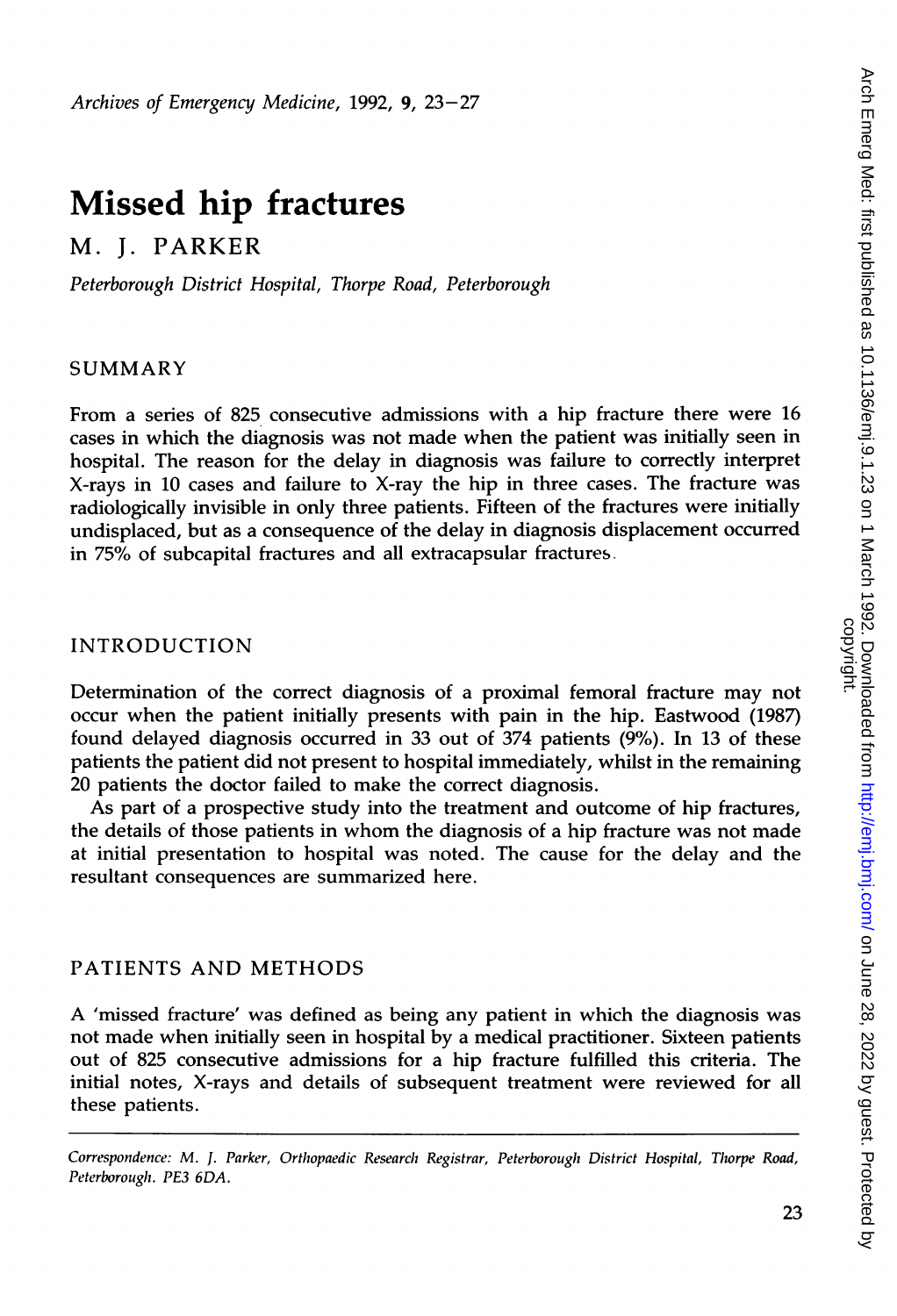### 24 M. J. Parker

#### RESULTS

At presentation X-rays of the hip were taken for 13 of the 16 patients and in all cases they were initially interpreted as normal. Eight of the fractures subsequently diagnosed were intracapsular and eight were extracapsular.

#### Intracapsular fractures

The average age of these eight patients was  $73$  years (range  $36-91$ ). Half the patients were male. X-rays of the hip were taken in six cases, in one patient who presented with pain in the knee, films of this area only were obtained and in one case no X-rays were taken. Four patients were seen only by the casualty Senior House Officer (SHO), two were seen by an orthopaedic SHO also, and one by an orthopaedic registrar. One patient was admitted directly to <sup>a</sup> geriatric ward and was not assessed in a casualty department. Of those seen in casualty, five were allowed home and two were transferred to a geriatric ward.

As a general rule all X-rays taken in casualty are reported by <sup>a</sup> radiologist. However, for two cases this did not occur as the patients had been admitted to a geriatric ward in another hospital. For the patient only admitted directly to the geriatric ward an Anteroposterior (AP) film of the pelvis was taken with no lateral view, the report read 'slightly suspicious of a fracture', however, no further action was taken. In one case a fracture was reported and the patient recalled immediately and in the other two cases the X-rays were reported as normal. A review of the original X-rays for all these patients showed that a fracture was visible in all cases although in two instances the changes were minimal. All fractures were of the impacted type (Garden grade <sup>1</sup> or abduction fracture) as illustrated in Fig. 1. and can be compared with a normal hip X-ray (Fig. 2).

The time interval between the initial injury and establishment of the diagnosis was 2-34 days (average 16 days). At the time of final diagnosis the fracture had become displaced in six cases, whilst in the other patients the fracture remained undisplaced. Four of the patient were treated with replacement of the femoral head by an arthroplasty, three by internal fixation and one was treated conservatively.

#### Extracapsular fractures

Eight patients were later diagnosed as having an extracapsular fracture. The average age of the patients was 76 years (range 63-89), seven were female. All patients were initially seen by a Casualty SHO, two were also seen by an Orthopaedic SHO and one by an Orthopaedic Consultant.

X-rays were taken in seven cases and all initially interpreted as normal. In five of these cases the films were reported as normal and in two the films were not reported, as one patient was transferred to another hospital and the other patient re-attended the same day with a displaced fracture before the films were reported. A review of all the films showed the fracture was visible in four cases although in two cases the films were of poor quality obscuring details of the fracture, for the other three cases no fracture was visible even with knowledge of the site of the fracture.

The average time from injury to final establishment of the diagnosis was seven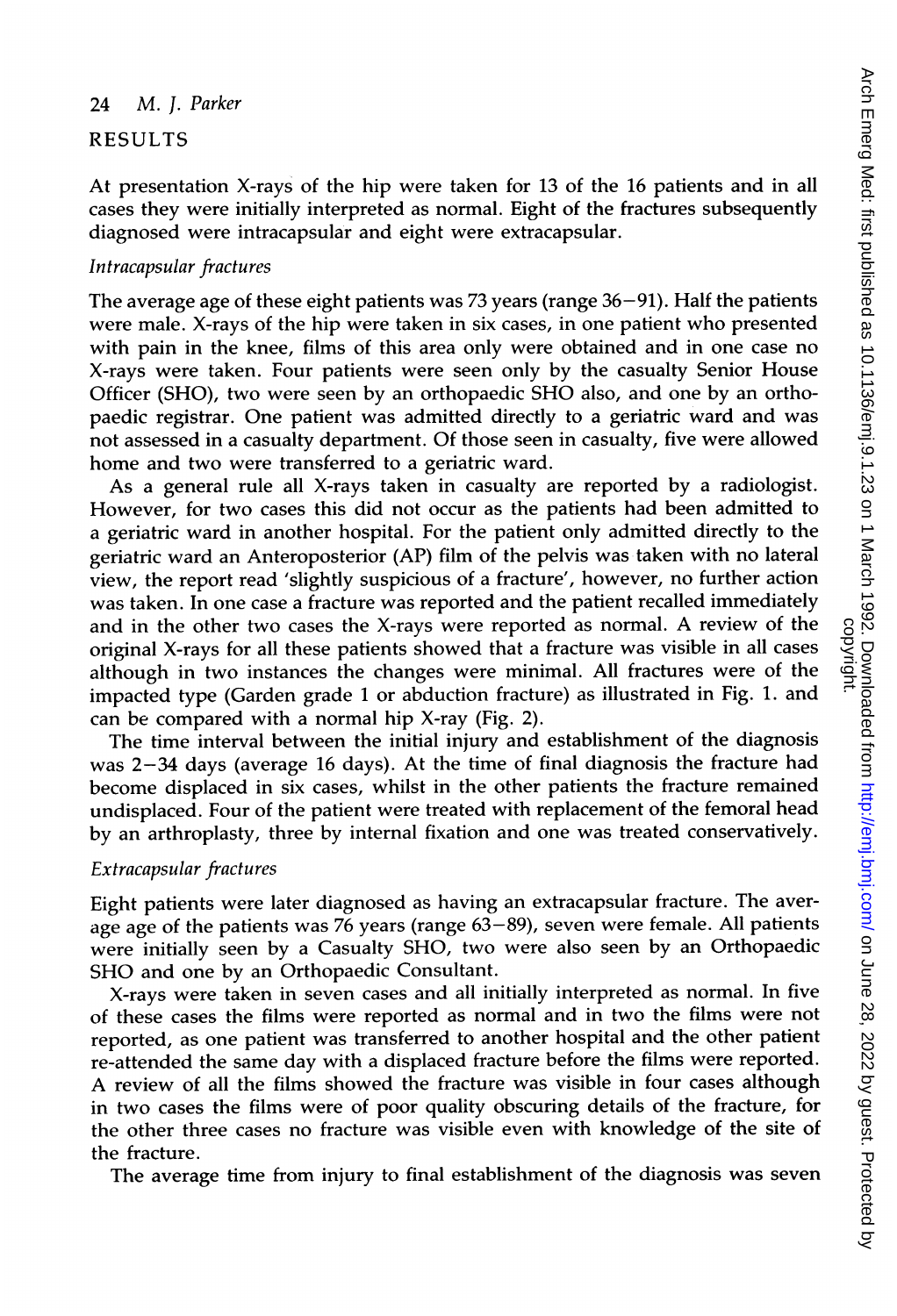

Fig. 1. Impacted subcapital hip fracture, showing the increase in trabeculae angle to 175° with a break in the trabeculae at the site of the fracture. In addition there is loss of the concave contour in the lateral part of the neck of the femur (C) and a triangular area of impacted bone (T).  $--- =$  line of fracture.



Fig. 2. Normal hip X-ray, showing normal trabeculae angle of 160°.

days (range  $1-17$  days). All but one of the fractures were undisplaced when initially X-rayed, whereas at the time of diagnosis all fractures were displaced. Four fractures were trochanteric, three subtrochanteric and one basal.

All patients were treated by surgical fixation of the fracture.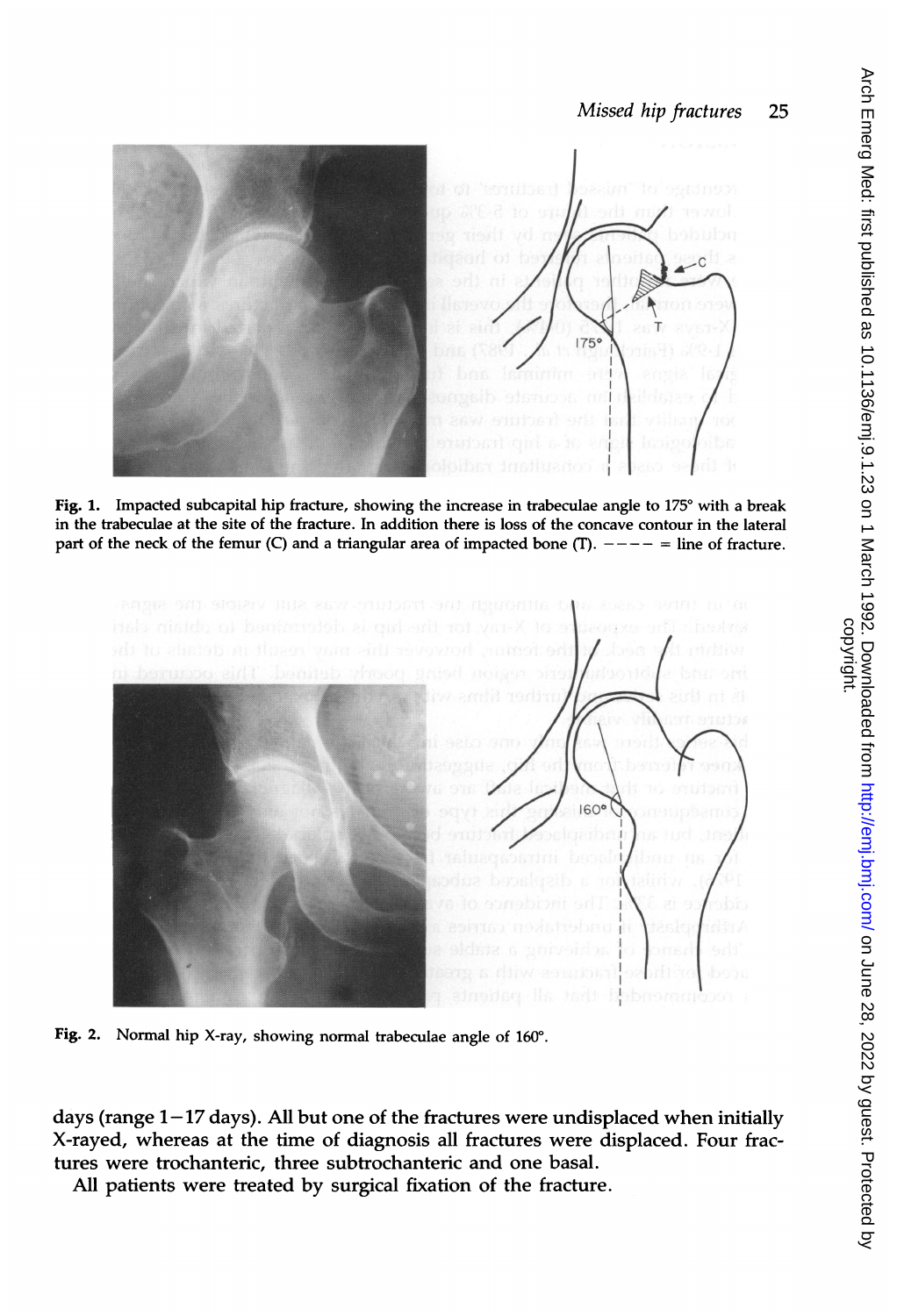#### 26 M. J. Parker

## DISCUSSION

The percentage of 'missed fractures' to total hip fractures in this series was 1-9%. This is lower than the figure of 5.3% quoted by Eastwood (1987), although that series included patients seen by their general practitioner, whilst this study only includes those patients referred to hospital for assessment.

There were no other patients in the series of 825 patients in which the initial X-rays were normal, therefore the overall incidence of hip fractures with completely normal X-rays was 1:275 (0.4%), this is lower than that reported in the previous series of 1.9% (Fairclough et al., 1987) and 1-3% (Eastwood, 1987). In four cases the radiological signs were minimal and further investigations would have been required to establish an accurate diagnosis and in two cases the X-rays were of such poor quality that the fracture was made less conspicuous.

The radiological signs of <sup>a</sup> hip fracture may be subtle as shown by the fact that in six of these cases a consultant radiologist reported the films as normal. Interpretation of possible abnormalities in the neck of the femur may be made more difficult if the AP view of the hip is taken with the leg in external rotation, as the greater trochanter obscures part of the femoral neck. Rotating the leg into  $10^{\circ}$  of internal rotation will bring the neck parallel to the X-ray plate. For the patients within this series with subcapital fractures the AP X-ray was taken in external rotation in three cases and although the fracture was still visible the signs were less marked. The exposure of X-ray for the hip is determined to obtain clarity of detail within the neck of the femur, however this may result in details of the troless marked. The exposure of X-ray for the hip is determined to obtain clarity of 8<br>detail within the neck of the femur, however this may result in details of the tro- $\frac{1}{2}$ <br>chanteric and subtrochanteric region being po patients in this series and further films with <sup>a</sup> reduced exposure would have made the fracture readily visible.

In this series there was only one case in which the patient presented with pain in the knee referred from the hip, suggesting that either this is a rare presentation of hip fracture or that medical staff are aware of this diagnostic pitfall.

The consequence of missing this type of injury is not only continued pain for the patient, but an undisplaced fracture becomes displaced. The incidence of nonunion for an undisplaced intracapsular fracture has been quoted at 1% (Barnes et al., 1976), whilst for a displaced subcapital fracture treated by internal fixation the incidence is 33%. The incidence of avascular necrosis is increased from 16% to 28%. Arthroplasty if undertaken carries a greater morbidity than internal fixation, whilst the chance of achieving a stable surgical fixation of a trochanteric fracture is reduced for those fractures with a greater degree of displacement (Jensen 1980).

It is recommended that all patients presenting with hip pain receive careful assessment particularly with regard to interpretation of X-rays. The patient with a hip fracture whose initial X-ray is entirely normal is rare, however, if careful review of the films and clinical examination reveals the patient is unable to bear weight on the affected leg, consideration should be given to admitting the patient for further investigation. Patients who are transferred to other hospitals require their X-ray to be reported on arrival.